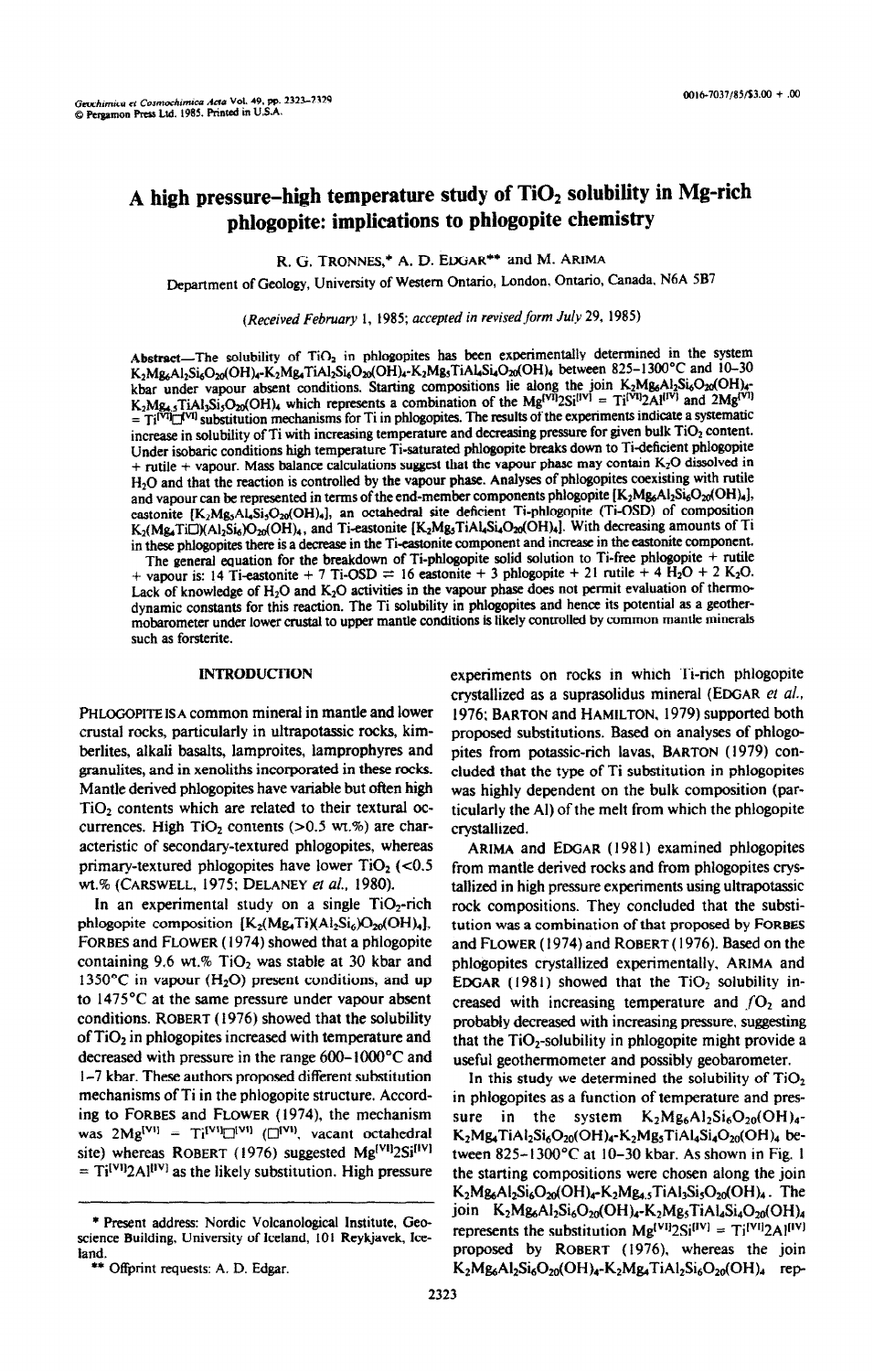

FIG. 1. Starting compositions along the join K<sub>2</sub>Mg<sub>6</sub>Al<sub>2</sub>Si<sub>6</sub>-O<sub>20</sub>(OH)<sub>4</sub>-K<sub>2</sub>Mg<sub>4.5</sub>TiAl<sub>3</sub>Si<sub>5</sub>O<sub>20</sub>(OH)<sub>4</sub> of the system phlogopite  $[K<sub>2</sub>Mg<sub>6</sub>Al<sub>2</sub>Si<sub>6</sub>O<sub>20</sub>(OH)<sub>4</sub>] - Ti - OSD[K<sub>2</sub>Mg<sub>4</sub>TiAl<sub>2</sub>Si<sub>6</sub>O<sub>20</sub>(OH)<sub>4</sub>] -$ Ti-eastonite[K<sub>2</sub>Mg<sub>5</sub>TiAl<sub>4</sub>Si<sub>4</sub>O<sub>20</sub>(OH)<sub>4</sub>] used in experimental study. TiO<sub>2</sub> content indicated next to each composition.

resents the substitution  $2Mg^{[VI]} = Ti^{[VI]} \Box^{[VI]}$  suggested **proposed by ROBERT** (1976) and by **FORBES** and **FLOWER** (1974).

#### STARTING MATERIALS, EXPERIMENTAL **AND**  ANALYTICAL METHODS

**Four phlogopite compositions, containing 2.4 to 7. I wt.%**  TiO<sub>2</sub> (Fig. 1, A, B, C, D), were made from oxide mixtures. The starting materials consisted of Analar grade  $K_2CO_3$ ,  $Al_2O_3$ , **TiO, and MeO: and SiO, as 99.9% uure quartz. Each oxide**  was dried at 1000°C and K<sub>2</sub>CO<sub>3</sub> was heated at 110°C, to remove absorbed H<sub>2</sub>O, prior to weighing. The mixture was ground and heated to 950°C for 30 min to convert K<sub>2</sub>CO<sub>3</sub> to K<sub>2</sub>O followed by grinding and sintering at 1050°C for 30 min. The appropriate weight of deionized H<sub>2</sub>O was added to each **starting composition as required by the formula. The justifi**cation of adding this amount of H<sub>2</sub>O assumes that coupled **substitutions between Ti and (OH) are probably unimportant (ARIMA and EDGAR. I98 I). Microprobe analyses of phlogopites in high pressure experimenfs in which phlogopite was the only phase gave results in accordance with that of the starting material.** 

**All experiments were performed with a** I.27 **cm diameter piston cylinder apparatus using the "hot piston out" technique**  and graphite furnaces (BOYD and ENGLAND, 1960). Talc-pyrex **glass was used as a pressure transmitting medium for most runs, except a few at 10 kbar in which talc-boron nitride was the medium. Pressures and temperatures were calibrated with**  the kvanite = sillimanite transition at 22 kbar and  $1300^{\circ}$ C **(RICHARDSON et al., 1968), with the albite = jadeite + quartz** at 16.3 kbar and 600°C (JOHANNES et al., 1971; HOLLAND, **1530°C (BOYD and ENGLAND. 1960). Pressures and temper-** composition B. the data for the other conditional atures were within  $\pm 0.5$  kbar and  $\pm 10^{\circ}$ C respectively of the clearly exhibit the same tendencies (Fig. 2). atures were within  $\pm 0.5$  kbar and  $\pm 10^{\circ}$ C respectively of the **accepted values of these ealibrants. No friction correction was made for pressure and no pressure correction was made to**  the e.m.f. of the Pt-Pt<sub>90</sub>Rh<sub>10</sub> thermocouples. For the durations **of the runs (S-16 hours), no deterioration was observed in these thermocouples.** 

**end by arc welding. Within each capsule 6 mg of the anhydrous the incorporation <b>***philosopheration*: *philosopheration*: starting material and  $0.27$  mg of deionized  $H_2O$  were added **by microsyringe. Weighing errors in the addition of the Hz0**  did not exceed  $\pm 10\%$  of the amount required, based on re-<br>phlogopite<sup>1</sup>  $\rightleftarrows$  phlogopite<sup>1</sup> + rutile + vapour (1)

peated weighings. At the end of each run the capsules were **weighed prior to opening. In experiments in which the products were phlogopite or phlogopite + rutile. no weight loss was observed relative to the "before run" weight. In experiments in which a weight difference was observed the products con. sisted of forsterite and kalsilite in addition to phlogoplte and rutile.** These runs were discarded. In runs vielding only phlogopite, there was no evidence of a free vapour phase but we cannot demonstrate that traces of vapour were not present. In runs with phlogopite + rutile, mass balance calculations  $(p, 9-11)$  show that very small amounts of vapour must be present. For some of these runs, the phlogopite grains appeared to contain small fluid inclusions(?): a phenomenon not observed in runs consisting only of phlogopite.

**Identification of the products of the experiments was made bv ootical observation in arain mounts and in oolished thm K2<sup>M9</sup>5<sup>TIAI</sup>4<sup>5140</sup>20<sup>10H</sup><sub>4</sub> Sections. Phlogopite occurs as hexagonal-shaped plates. IO-** $100 \mu$ m; and rutile as tiny, high relief grains readily identifiable even in small amounts. No other phases were detected. Anal**yses of the phlogopite were done with a MAC-400 automated electron microprobe using 15 kV and a sample current of**  $150 \mu A$ .

#### **REVERSAL EXPERIMENTS**

**The experiments are believed to represent equilibrium.**  based on isobarically reversed runs across the solubility line **by FORBES and FLOWER (1974). The compositions used using composition B (Table 1, Fig. 2). A run within the phlog-<br>
<b>by** represent substitutions intermediate between those opite + rutile + vapour field was kept at 20 kbar **represent substitutions intermediate between those opite + rutile + vapour field was kept at 20 kbar and 1080°C**<br>**proposed** by **ROBERT** (1976) and by **FORBES** and for 6 hours before raising the temperature to 1150°C. Afte a further 6 hours, the run gave single phase phlogopite containing 6.3 wt.% TiO<sub>2</sub>. A further run was held at the same **pressure and 1150°C for 6 hours before the temperature was pites in these reversal experiments were very comparable to**  lowered to 1080°C at the same pressure. After 6 hours this **those in non-reversed runs (Table 1. Fig. 2).**  run produced phlogopite + rutile + vapour: the phlogopite containing 5.8 wt.% TiO<sub>2</sub>. The TiO<sub>2</sub> contents of the phlogo-

> Similar reversals were performed at 25 kbar between 1100°C and 1150°C. These runs resulted in assemblages identical to **those of non-reversed runs at these temperatures and had**  comparable TiO<sub>2</sub> contents in the phlogopites (Table 1).

#### **RESULTS**

Results of the experiments are plotted on Fig. 2 and **analyses of the phlogopites are given in Table I. The**  lines on Fig. 2 represent the  $P - T$  conditions separating **the single phase phlogopitc and the three phase phlogopite + rutile + vapour helds. The positive P-7'slopes**  of these **lines Indicate that for each bulk composition the solubility ofTi@ in phlogopite increases with temperature and decreases with pressure. The analyses of phlogopites coexisting with rutile + vapour indicate a** systematic increase in TiO<sub>2</sub> content of phlogopite with **increasing temoerature at constant pressure and with**  decreasing pressure at constant temperature (Table 1, Fig. 2). Although the results are most complete for 1980) and with the melting point of diopside at 10 kbar and **Fig. 3). Although the results are most complete for**  $1530^{\circ}$ C (Boyp and ENGLAND, 1960). Pressures and temper-<br>composition B, the data for the other compositio

#### **MASS BALANCE CALCULATIONS OF RUN PRODUCTS**

Exercified the in 7  $\times$  1 mm Pt capsules closed at each **Based on the experimental results (Table 1, Fig. 2)**, <br>Runs were done in 7  $\times$  1 mm Pt capsules closed at each **be incorporation** of TiO<sub>2</sub> in phlogopites involve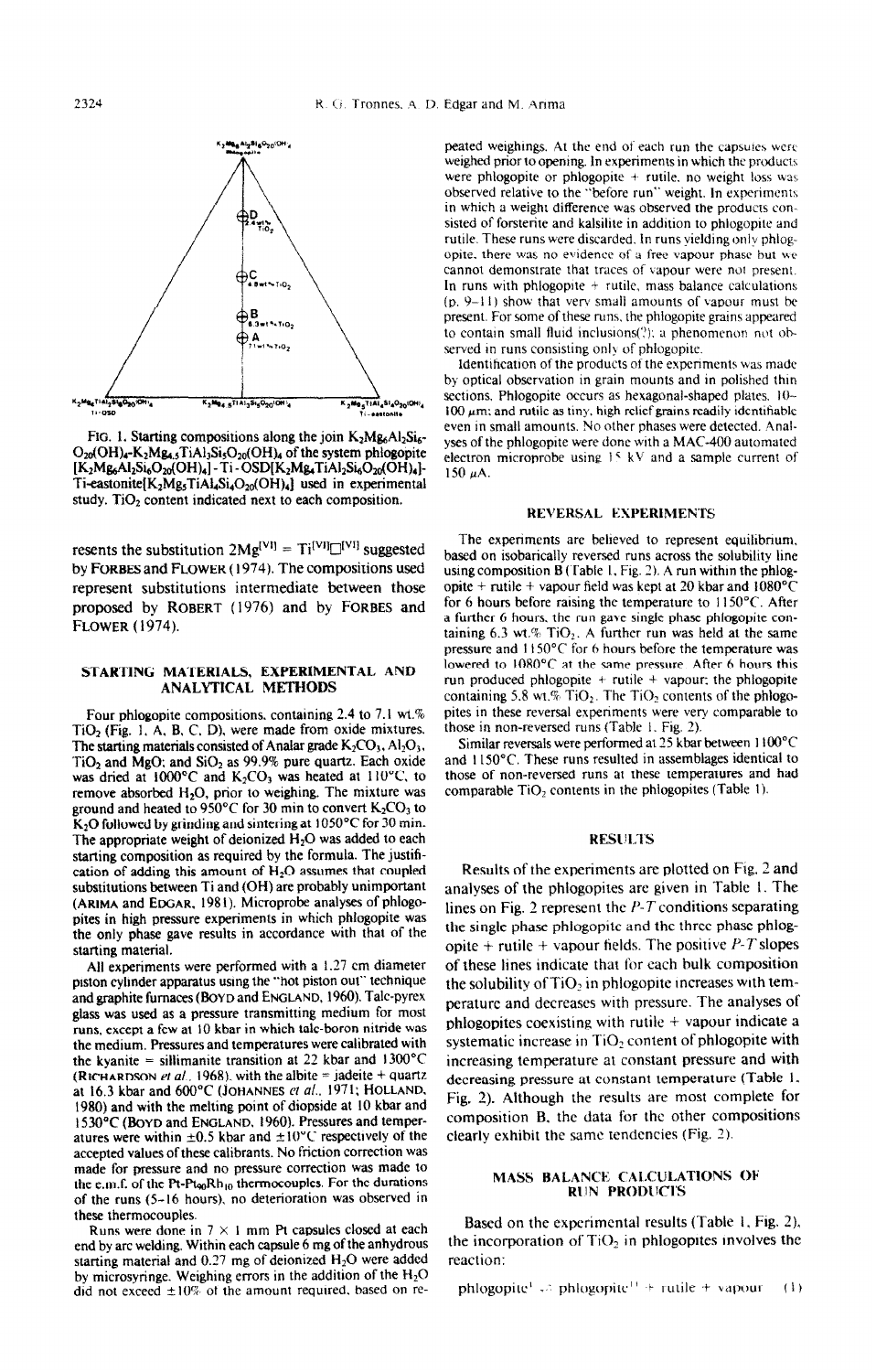in which phlogopite<sup> $1$ </sup> = single phase phlogopite containing the same amounts of  $TiO<sub>2</sub>$  and other components as the starting material (Table 1); phlogopite<sup>11</sup> = a phlogopite containing lower  $TiO<sub>2</sub>$  than phlogopite<sup>1</sup>; the amounts of  $TiO<sub>2</sub>$  depending on the P, T and wt.%  $TiO<sub>2</sub>$  in the bulk composition used (Table 1). Assuming phlogopite is the only H<sub>2</sub>O-bearing mineral present, a vapour phase must coexist with phlogopite<sup>11</sup> and rutile.

In theory, there are many reactions involving combinations of forsterite. enstatite, kalsilite, leucite. sanidine, and geikielite  $(MgTiO<sub>3</sub>)$  along with phlogopite and rutile which might explain the solubility of  $TiO<sub>2</sub>$ in phlogopite. Although the products of all runs were carefully examined optically and by electron microprobe, there was no indication of any of these sohd phases or of glass being present. The only indication from the experiments of a vapour phase being present is the presence of what may be fluid inclusions in phlogopites coexisting with rutile.

Inability to identify solid phases other than phlogopite and rutile in the experiments does not preclude their presence in very minor amounts, To determine whether these minor phases were present and to establish the reaction involved in the incorporation of TiO<sub>2</sub> in phlogopite, least squares mass balance calculations **(STORMER** and Nicholls, 1978) were done for all the experiments using the averages of analyses of single phase phlogopite (phlogopite') and of the phiogopite coexisting with rutile (phlogopite $<sup>11</sup>$ ). The general</sup> equation can be written as:

100% phlogopite'

$$
= x \text{ phlogopite}^{11} + y \text{TiO}_2 + z_1 \text{K}_2 \text{O} + z_2 \text{H}_2 \text{O}. (2)
$$
  
(**rutile**) (vapour)

Table 2 gives results of these calculations for runs on each bulk composition with the minimum  $TiO<sub>2</sub>$  in phlogopite<sup>11</sup> (Fig. 2) in experiments at highest pressures and lowest temperatures. These calculations confirm that the amount of vapour  $(z_1 + z_2)$  is small. The small residuals in all calculations probably reflect analytical error. The absence of systematic relations in the residuals strongly implies that no other mineral phases are involved in the reaction. It is possible however that the vapour phase may contain some  $K_2O$ .

These calculations show that the mechanism of Ti incorporation in phlogopites in our experiments is controlled by  $H_2O$  activity. The amount of  $H_2O$  added represents the minimum required to produce this reaction. Lower  $a_{(H_2O)}$  would result in anhydrous phases  $(e.g.,$  forsterite, etc.) coexisting with phlogopite<sup>1</sup> whereas higher  $a_{(H<sub>2</sub>O)}$  might change the positions of the solubility lines (Fig. 2).

#### THE PROPORTIONS OF END-MEMBER PHLOGOPITE COMPONENTS

The incorporation of  $TiO<sub>2</sub>$  in phlogopite can be represented in terms of end-member components calculated from the structural formula. Appendix 1 outlines the procedure for this calculation. The following components are chosen to represent the compositions of the experimentally produced phlogopites:

1. Phlogopite,  $K_2Mg_6(Al_2Si_6)O_{20}(OH)_4$ 

2. Ti-OSD component (where OSD: octahedral site deficiency),  $K_2(Mg_4Ti\Box)(Al_2Si_6)O_{20}(OH)_4$ , representing the substitution  $2Mg = Ti\Box$ 

3. Ti-eastonite,  $K_2(Mg_5Ti)(Al_4Si_4)O_{20}(OH)_4$ , representing the substitution Mg2Si  $=$  Ti2Al

4. Eastonite,  $K_2(Mg_5Al)(Al_3Si_5)O_{20}(OH)_4$ . representing the substitution MgSi  $\rightleftharpoons$  Al<sup>[VI]</sup>Al<sup>[IV]</sup>

5. Talc (interlayer site deficiency) component.  $\Box_2 M g_6 S i_8 O_{20} (OH)_4$ , representing the substitution  $KAI = DSi.$ 

The starting compositions can be represented in terms of only three of these end-member components--phlogopite, Ti-OSD and Ti-eastonite. As shown in Fig. 1. each of these compositions contains equal ratios of Ti-OSD and Ti-eastonite but varying proportions of phlogopite. The single phase phlogopites crystallized in the experiments are similar in composition to that of the starting material but have small amounts of eastonite and talc components (Table I, Fig. 3). Most of the discrepancies between the single phase phlogopites and the starting compositions may be due to systematic analytical errors.

As the  $TiO<sub>2</sub>$  content of the phlogopites coexisting with rutile and vapour decreases. there is an increase in eastonite and decrease in Ti-eastonite components (Table 1. Figs. 3 and 4). The change in the Ti-OSD component is much smaller. but appears to decrease slightly with decreasing  $TiO<sub>2</sub>$  content of the phlogopite (Figs. 3 and 4).

Table 1 indicates that the changes in the proportions of the Ti-eastonite component between the single phase phlogopite and the phlogopite coexisting with rutile and vapour are negatively correlated with changes in the proportions of the eastonite component. The Ti-OSD component is generally lower in the phlogopites coexisting with rutiie and vapour than in the single phase compositions.

## REACTION INVOLVED IN TiO2 SOLUBILITY IN PHLOGOPITE

Using these relationships and the results of the mass balance calculations, the following reaction for the complete breakdown of single phase phlogopite of composition B to phlogopite  $+$  rutile  $+$  vapour is:

14 Ti-eastonite + 14 Ti-OSD + 14 phlogopite  $=$ 

rutile

phlogopite' ss 16 eastonite  $+ 17$  phlogopite  $+ 7$  Ti-OSD phlogoite<sup>11</sup> ss  $+ 21$  TiO<sub>2</sub> + 4 H<sub>2</sub>O + 2 K<sub>2</sub>O (3)

Eqn. (3) can be reduced to: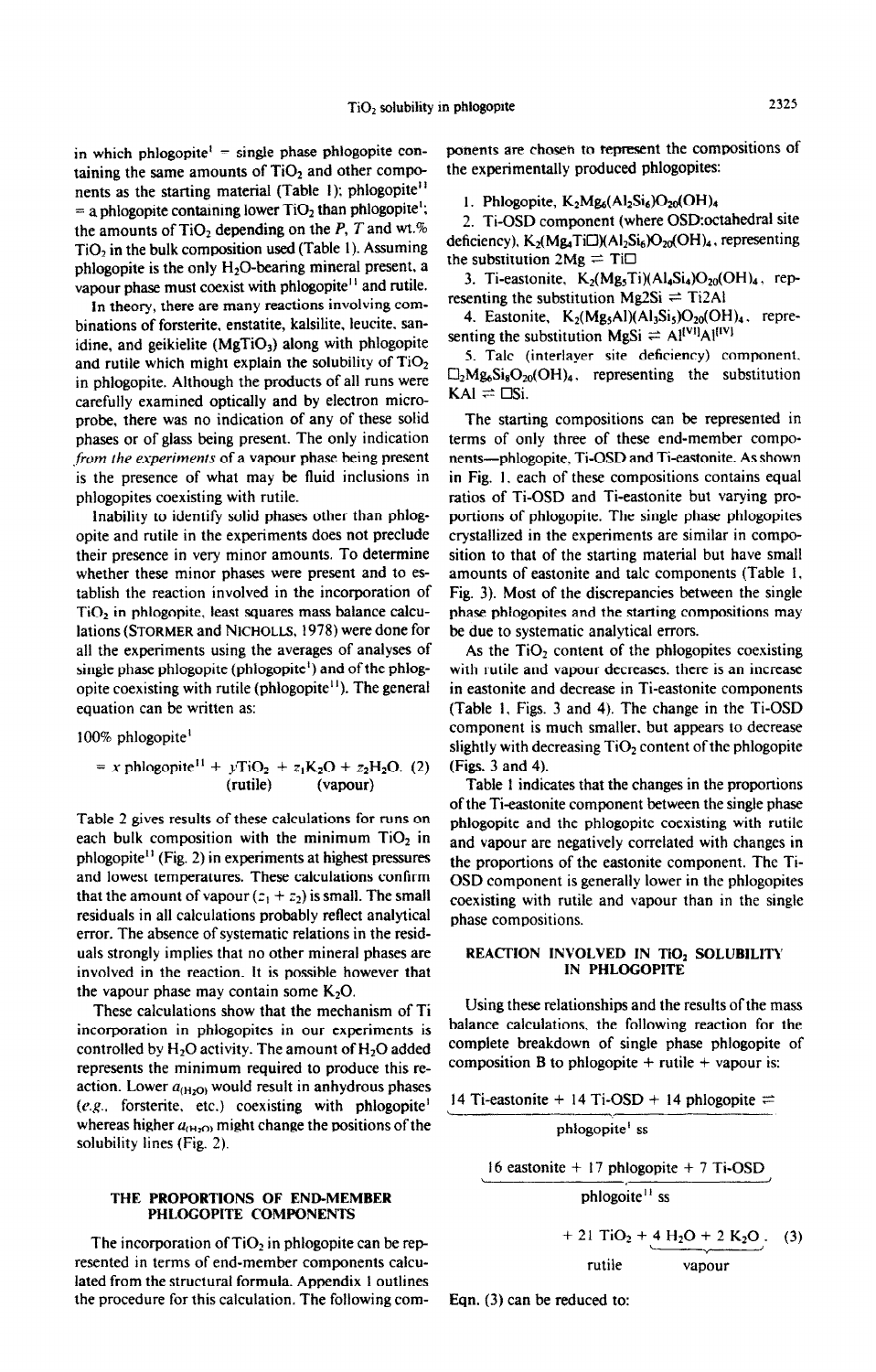| Composition           | Ā     | ৰ     | A     | Ā     | Ą      | A     | Ā      | Ą     | ۹     | Ą     |
|-----------------------|-------|-------|-------|-------|--------|-------|--------|-------|-------|-------|
| Pressure(kbar)        | 10    | 15    | 20    | 70    | 15     | 30    | 70     | 15    | 15    | সম    |
| emperature(OC)        | 1000  | 1000  | 1000  | 1000  | 1100   | 1100  | 1150   | 1150  | 1175  | 1200  |
| Run time (hrs)        | 6.5   | 7.5   | 3     | 6.5   | 6      | т     | 7      | 75    | В.    | 7,5   |
| Coexisting phase      | Ru    | Ru    | Ru    | Ru    | Ru     | Ru    | $\sim$ | Ru    | ٠     | Ru.   |
|                       |       |       |       |       |        |       |        |       |       |       |
| 510 <sub>2</sub>      | 37.4  | 38.3  | 39.3  | 39.2  | 40.8   | 39.1  | 37.6   | 16.4  | 19.9  | 19.0  |
| A1203                 | 16.8  | 17.5  | 17.4  | 16.6  | 14.1   | 17.4  | 16.6   | 17.7  | 16.6  | 17.1  |
| 110 <sub>2</sub>      | 6.7   | 6.0   | 4.2   | 3.6   | 6,1    | 3.8   | 7.1    | 6.3   | 7.3   | 4,7   |
| Mg <sub>0</sub>       | 23.7  | 23.2  | 23.3  | 23.3  | 23.8   | 24.7  | 23.3   | 23.2  | 22.9  | 23.4  |
| K <sub>2</sub> 0      | 11.1  | 10.7  | 10.5  | 10.7  | 11.0   | 11.1  | 11.0   | 10,7  | 10.6  | 10.8  |
| Sum                   | 95.7  | 95.7  | 94.7  | 93.4  | 95.8   | 96.1  | 95.6   | 96. T | 96.3  | 95.0  |
|                       |       |       |       |       |        |       |        |       |       |       |
| Si                    | 5.241 | 5.334 | 5.504 | 5.577 | 5.678  | 5.429 | 5,264  | 5.322 | 5.382 | 5.459 |
| ٨ì                    | 2.759 | 2.666 | 2,496 | 2.423 | 2.311  | 2,571 | 2,736  | 2.678 | 2.618 | 2.541 |
| राएग                  | 0.018 | 0.209 | 0,378 | 0.356 | [0, 0] | 0.270 | 0.014  | 0.206 | 0.088 | 0.276 |
| Ħ                     | 0.705 | 0.629 | 0.442 | 0.383 | 0.625  | 0.399 | 0.746  | 0.652 | 0.762 | 0.497 |
| $\frac{Mg}{050}$      | 4.953 | 4.806 | 4.857 | 4.939 | 4.934  | 5.105 | 4,874  | 4.781 | 4.714 | 4.895 |
|                       | 5,676 | 5.644 | 5.677 | 5.678 | 5.559  | 5,774 | 5,634  | 5.639 | 5.564 | 5.668 |
| K                     | 1.976 | 1.908 | 1.879 | 1.946 | 1.944  | 1.955 | 1,962  | 1.889 | 1.876 | 1,934 |
| $11 - 050$            | 32.2  | 34.6  | 30.8  | 30.8  | 44.1   | 21.9  | 36.6   | 35, 1 | 43, 1 | 32.1  |
| Ii-eastonite          | 38.1  | 26.7  | 11.4  | 5.8   | 18.5   | 16.8  | 37.9   | 29.4  | 32.3  | 16.0  |
| Phlogopite            | 26.4  | 11.2  | 11.4  | 22.4  | 34.5   | 29.9  | 22.1   | 9.4   | 9,6   | 18.7  |
| $\text{Lastonic}$ [2] | 2.1   | 23.0  | 40.6  | 38.4  | [0.2]  | 29.3  | 1.5    | 22.6  | وره   | 30.0  |
| laic                  | 1.2   | 4.5   | 5.8   | 2.6   | 2.8    | 2,2   | 1.9    | 5.4   | 6,1   | 3.2   |

lable 1. Experimental results and analyses of phiogopites.

| Composition              | ٨              | ٨                        | P,              | в     | Ą     | R     | R,    | R,             | R       | в     | B(r)      |
|--------------------------|----------------|--------------------------|-----------------|-------|-------|-------|-------|----------------|---------|-------|-----------|
| Pressure(kbar)           | 25             | 30                       | $\overline{10}$ | 15    | 20    | 25    | 30    | 15             | 25      | 30    | 20        |
| Temperature(OC)          | 1250           | 1275                     | 1000            | 1000  | 1000  | 1000  | 1000  | 1070           | 1070    | 1070  | 1150-1080 |
| Run time (hrs)           | 6              | 6                        | ক               | 10.5  |       |       | 6     | 10.5           | 7       | 6     | 6+6       |
| Coexisting phase         | $\blacksquare$ | $\overline{\phantom{a}}$ | Ru              | Ru    | Ru    | Ru    | Ru    | $\blacksquare$ | $R_{U}$ | Ru    | Ru        |
| Si0 <sub>2</sub>         | 37.9           | 38.4                     | 37.7            | 38.2  | 39.0  | 39.7  | 39.8  | 37.9           | 37.8    | 39.5  | 38.5      |
| A1203                    | 17.0           | 16.3                     | 16.5            | 16.5  | 16.5  | 17.2  | 16.9  | 16.7           | 16.2    | 17.5  | 16.4      |
| 110,                     | 7.1            | 7.2                      | 5.6             | 5.1   | 4.4   | 4,5   | 3.0   | 6.3            | 5.2     | 4.1   | 5.8       |
| MgO                      | 23.3           | 23.3                     | 24.1            | 23.6  | 24.0  | 23.7  | 24.4  | 23.5           | 24.1    | 23.9  | 24.5      |
| <u>K20</u>               | 10.5           | 10.5                     | 10.6            | 10.8  | 11. I | 10.9  | 11.2  | 11.0           | 10.7    | 10.7  | 11.5      |
| Sum                      | 95.8           | 95.7                     | 94.5            | 94.2  | 95.0  | 96.0  | 95.3  | 94.9           | 94.0    | 95.7  | 96.7      |
| Si.                      | 5,279          | 5.347                    | 5.331           | 5,413 | 5.476 | 5,500 | 5,557 | 5.349          | 5.375   | 5.480 | 5.344     |
| Al                       | 2.721          | 2.653                    | 2.669           | 2.587 | 2.524 | 2,500 | 2.443 | 2,651          | 2.625   | 2.520 | 2.656     |
| $\pi\pi\pi$              | 0.068          | 0.027                    | 0.072           | 0.161 | 0.202 | 0.300 | 0.342 | 0.039          | 0.088   | 0.340 | 0.021     |
| 11                       | 0.741          | 0,758                    | 0.596           | 0.584 | 0.466 | 0.473 | 0.311 | 0.669          | 0.551   | 0,430 | 0,602     |
| $\frac{H_0}{0.050}$      | 4.840          | 4,838                    | 5.075           | 4.981 | 5.036 | 4.892 | 5.086 | 4.939          | 5.105   | 4.942 | 5.074     |
|                          | 5.649          | 5.623                    | 5.743           | 5.726 | 5.704 | 5.665 | 5.74T | 5.647          | 5.744   | 5.712 | 5.697     |
| K                        | 1.872          | 1.863                    | 1.917           | 1.950 | 1.981 | 1.926 | 1.994 | 1.980          | 1.947   | 1.896 | 2,040     |
| $11 - 050$               | 34.8           | 37.5                     | 25.4            | 30.4  | 28.8  | 32.4  | 24.9  | 35.3           | 25.3    | 27.6  | 29.7      |
| li-eastonite             | 38.8           | 38.0                     | 33.7            | 23.3  | 16.6  | 13.2  | 5. 1  | 31.6           | 29.2    | 13.6  | 29.1      |
| Phiogopite               | 12.5           | 14.6                     | 28.8            | 26.1  | 22.2  | 18.4  | 32.9  | 28.2           | 33.1    | 17.1  | 38.9      |
| Eastonite <sup>[2]</sup> | 7.6            | 3. I                     | 8.0             | 17.8  | 31,4  | 32.5  | 36.8  | 3.9            | 9. R    | 36.7  | 2.3       |
| Talc                     | 6.4            | 6.8                      | 4.1             | 2.4   | 0.9   | 3.5   | 0.3   | 1,0            | 2.6     | 5.0   |           |
|                          |                |                          |                 |       |       |       |       |                |         |       |           |

| Composition                    | B     | B(r)      | B     | B(r)      | Ą      | B(r)      | 可     | Ĥ.             | в     | R              | B.    | $\overline{R}$ |
|--------------------------------|-------|-----------|-------|-----------|--------|-----------|-------|----------------|-------|----------------|-------|----------------|
| Pressure(kbar)                 | 20    | 25        | 20    | 20        | 25     | 75        | 30    | 20             | 30    | W              | 25    | w              |
| Temperature(OC)                | πত    | 1150-1100 | 1150  | 1080-1150 | T150 I | 1100-1150 | 1150  | 1200           | 1200  | 1215           | 1225  | 1225           |
| Run time (hrs)                 | 16    | द्रम्ह    | 6     | $5 - 5$   |        | $5 + 6$   | 6     |                |       | B              |       | ᡒ              |
| Coexisting phase               | Ru    | Ru        | ۰     | ۰         | ٠      | ٠         | Ru    | $\blacksquare$ | ۰     | $\blacksquare$ | ۰     | $\sim$         |
| 510 <sub>2</sub>               | 37.2  | 39.7      | 37.5  | 40.9      | 38.4   | 38.9      | 38.2  | 38.3           | 37.9  | 39.0           | 39.0  | 38.1           |
| A1 <sub>2</sub> 0 <sub>3</sub> | 17.7  | 17.6      | 17.0  | 15.3      | 16.5   | 16.3      | 15.8  | 16.4           | 16.3  | 16.1           | 16.1  | 16.7           |
| 110 <sub>2</sub>               | 6.0   | 5.0       | 6. 3  | 6.2       | 6.3    | 6.1       | 5,7   | 6.1            | 6,1   | 6.2            | 6,2   | 6,1            |
| Mg <sub>O</sub>                | 23.8  | 24.6      | 23.9  | 23.3      | 23.6   | 23.5      | 25.1  | 24.0           | 23.5  | 23.5           | 23.6  | 23.9           |
| <u>K20</u>                     | 10.7  | 10.9      | 10,8  | 10.6      | 11.0   | 10.5      | 10.8  | 10.8           | 10.9  | 10.7           | 10.6  | 10.7           |
| Sum                            | 95.4  | 97.8      | 95.5  | 96.3      | 95.8   | 95.3      | 95.6  | 95.6           | 94.7  | 95.5           | 95.5  | 95.5           |
| Si                             | 5,209 | 5.402     | 5,249 | 5.635     | 5.360  | 5.433     | 5.350 | 5.357          | 5.355 | 5.452          | 5.437 | 5.326          |
| Al                             | 2.791 | 2.598     | 2.751 | 2.365     | 2.640  | 2.567     | 2,605 | 2.643          | 2.645 | 2.548          | 2.563 | 2.674          |
| साम                            | 0.138 | 0.222     | 0.058 | 0.120     | 0.077  | 0.116     | 0.045 | 0.054          | 0.062 | 0.098          | 0.082 | 0.070          |
| 11                             | 0.628 | 0.515     | 0.666 | 0.642     | 0.663  | 0.641     | 0.554 | 0.641          | 0.649 | 0.646          | 0.654 | 0.646          |
| Mg                             | 4.987 | 4.994     | 4.987 | 4.786     | 4.902  | 4.893     | 5,231 | 5.000          | 4.953 | 4.884          | 4.904 | 4.985          |
| $\overline{050}$               | 5.744 | 5.731     | 5.711 | 5.548     | 5.642  | 5.650     | 5.785 | 5.695          | 5.664 | 5.628          | 5.640 | 5.701          |
| ĸ.                             | 1.908 | 1.884     | 1.936 | 1.863     | 1.952  | 1.871     | 1.952 | 1.920          | 1.955 | 1.902          | 1.892 | 1,909          |
| <b>11-0SD</b>                  | 25.2  | 26.2      | 28.6  | 45.1      | 35.4   | 35.1      | 21.0  | 30.4           | 33.3  | 36.8           | 35.6  | 29.6           |
| li-eastonite                   | 36.6  | 23.9      | 37.5  | 19.1      | 30.2   | 29.0      | 34.B  | 33.3           | 31.1  | 27.1           | 29.2  | 34.4           |
| Phiogopite                     | 18.4  | 19.9      | 24.3  | 17.0      | 23.3   | 17.9      | 39.7  | 26.4           | 26.4  | 20.4           | 20.8  | 23.6           |
| Eastonite $\{2\}$              | 15.3  | 24.3      | 6.5   | 12.0      | 8.6    | 11.6      | [0.8] | 6.0            | 7.0   | 10.9           | 9, 1  | 7,9            |
| Talc                           | 4.5   | 5.6       | 3.1   | 6.9       | 2.4    | 6.5       | 3.8   | 4.0            | 2.2   | 4.9            | 5.3   | 4.5            |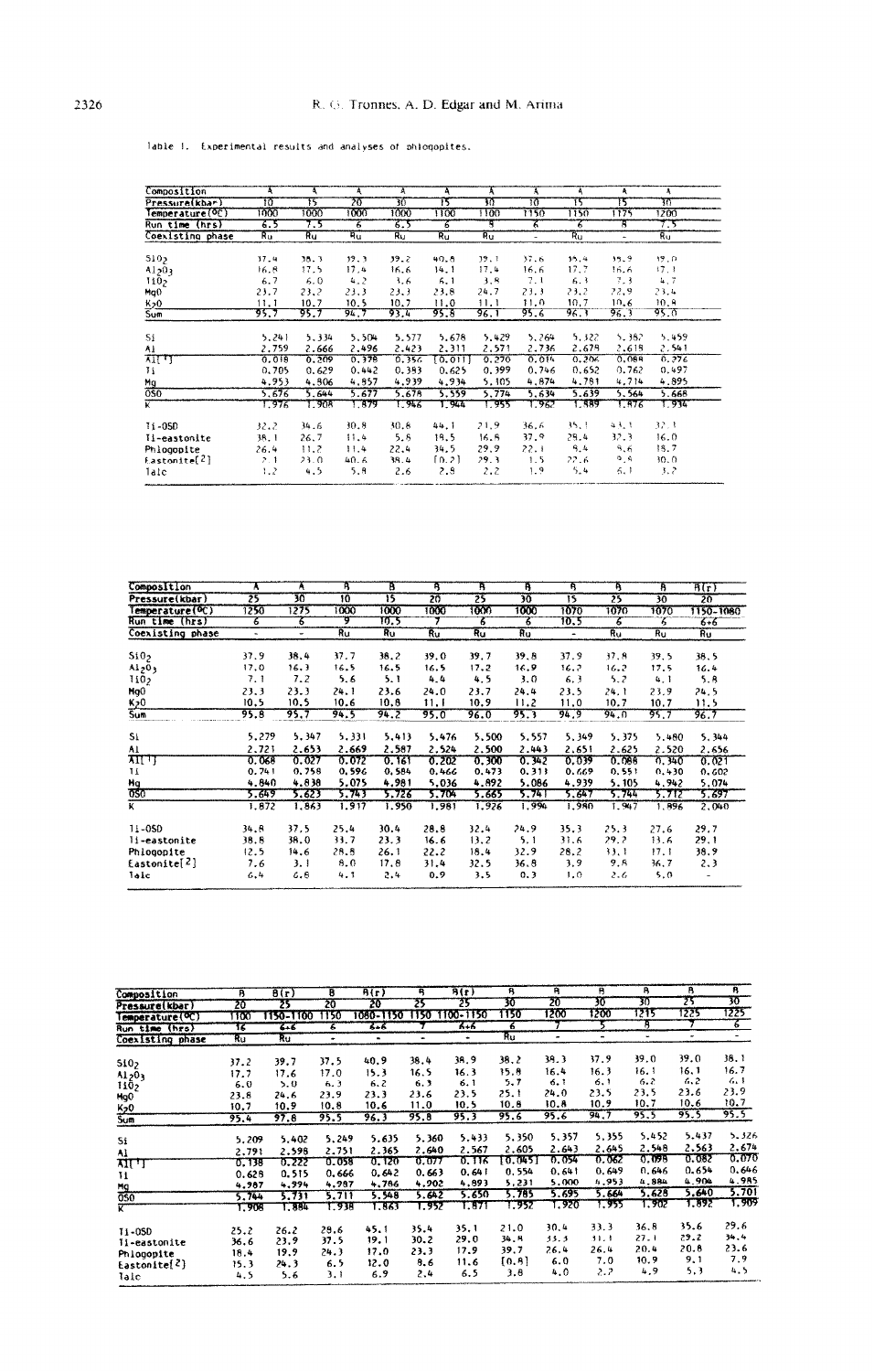$\bar{z}$ 

Table 1. Cont.

|                            |                |                |       |        |           | c         | D     | Ð     | T     | Ð     | D       | ᢐ     |
|----------------------------|----------------|----------------|-------|--------|-----------|-----------|-------|-------|-------|-------|---------|-------|
| Composition                |                |                |       | c      |           |           | 15    | 20    | 25    | 30    | 15      | 30    |
| Pressure(kbar)             | 10             | 10             | 10    | 15     | 20        | 30<br>950 | 825   | 825   | 625   | 325   | 900     | 900   |
| Temperature(OC)            | 850            | 900            | 950   | 950    | 950<br>10 | 70        | 20    | 12    | 12    | 12    | 13      | π     |
| <b>Run time (hrs)</b>      | 10             | 12             | τ     | т      |           |           |       |       |       | Ru    | ٠       | Ru    |
| Coexisting phase           | Ru             | Ru             | ۰     | Ru     | Ru.       | Ru        | Ru    | Ru    | Ru    |       |         |       |
| 510 <sub>2</sub>           | 40.0           | 39.8           | 39.4  | 39.7   | 40.0      | 40.1      | 41.4  | 42.0  | 42.2  | 42.5  | 40.8    | 39.6  |
| A1203                      | 15.7           | 15.7           | 15.1  | 15.5   | 15.5      | 16.5      | 14.0  | 13.7  | 13.8  | 13.7  | 13.9    | 15.8  |
|                            | 4.1            | 4.3            | 4.8   | 4.5    | 4.1       | 2.6       | 1.1   | 0.6   | 0,4   | 0.3   | 2.1     | 0.8   |
| 1102                       | 24.3           | 25.1           | 25.1  | 24.7   | 24.6      | 25.3      | 27.2  | 27.4  | 27.6  | 27.6  | 27.6    | 26.8  |
| MgO                        | 11.2           | 11.1           | 10.8  | 11.2   | 10.9      | 10.8      | 10.0  | 10.8  | 11.0  | 10.8  | 11.0    | 10.3  |
| K <sub>20</sub><br>Sum     | 95.3           | 96.0           | 95.2  | 95.6   | 95.1      | 95.3      | 93.7  | 94.5  | 93.2  | 94.9  | 95,4    | 93.3  |
|                            | 5.595          | 5.529          | 5.521 | 5.543  | 5.604     | 5.583     | 5.832 | 5.891 | 5.896 | 5.927 | 5.697   | 5,629 |
| 51                         | 2.405          | 2.471          | 2.479 | 2.457  | 2.396     | 2.417     | 2,168 | 2,109 | 2.104 | 2.073 | 2.289   | 2.371 |
| Al                         | 0.180          | 0.107          | 0.014 | 0.091  | 0.152     | 0.295     | 0.152 | 0.151 | 0.169 | 0.182 | (0.014) | 0.277 |
| साम                        |                | 0.447          | 0.501 | 0.477  | 0.433     | 0.276     | 0.117 | 0.065 | 0.041 | 0.031 | 0.207   | 0.081 |
| 11                         | 0.436          |                | 5.252 | 5, 139 | 5.128     | 5.250     | 5.724 | 5,733 | 5,738 | 5.736 | 5.754   | 5.676 |
| $\frac{Mg}{OS}$            | 5.065          | 5, 198         | 5.767 | 5.707  | 5.713     | 5.821     | 5.993 | 5.949 | 5.948 | 5.949 | 5.961   | 3.03  |
| ۲Ê                         | 5.681<br>1.991 | 5.753<br>1,965 | 1.930 | 1.997  | 1.952     | 1.927     | 1,796 | 1.929 | 1.958 | 1.930 | 1.954   | 1.86  |
| <b>11-0SD</b>              | 31.2           | 24.4           | 23.3  | 28.9   | 28.1      | 17.2      | 0.7   | 5.0   | 4.1   | 3.1   | 3.8     |       |
| <i><b>Ii-eastonite</b></i> | 11.4           | 19.7           | 26.7  | 18.2   | 14.3      | 9.4       | 10.8  | 1.5   | ۰     | ۰.    | 16.9    | 8.1   |
| Phiogopite                 | 37.1           | 42.2           | 45.0  | 42.5   | 38.3      | 37.9      | 61.7  | 73.5  | 76.9  | 75.2  | 76.8    | 57.6  |
| Eastonite <sup>[2]</sup>   | 19.8           | 11.9           | 1.5   | 10.1   | 16.8      | 32.0      | 16.8  | 16.6  | 16.9  | 18.2  | [0.2]   | 27.5  |
| Tale                       | 0.4            | 1.8            | 3.5   | 0,2    | 2.4       | 3.5       | 10.0  | 3.5   | 2.1   | 3.5   | 2.3     | 6.8   |

| Composition                  | D       | D     | D     | D     |
|------------------------------|---------|-------|-------|-------|
| Pressure(kbar)               | 15      | 15    | 20    | 30    |
| Temperature( <sup>O</sup> C) | 950     | 1000  | 1000  | 1000  |
| Run time (hrs)               | 13      | 7     | 6     | 10    |
| Coexisting phase             | -       |       |       | रित   |
|                              |         |       |       |       |
| 510 <sub>2</sub>             | 40.6    | 40.7  | 41.0  | 41.2  |
| A1203                        | 13.6    | 14.1  | 13.8  | 13.9  |
| 1102                         | 2.1     | 2.3   | 2.4   | 1, 3  |
| Mg0                          | 27.3    | 26.7  | 26.5  | 28.1  |
| K20                          | 11.0    | 10.6  | 10.8  | 11.4  |
| Sum                          | 94.6    | 94.4  | 94.7  | 95.9  |
| Si                           | 5,730   | 5.732 | 5.769 | 5,733 |
|                              | 2.253   | 2.268 | 2.231 | 2.267 |
| Al<br>A1[1]                  | [0.017] | 0.073 | 0.056 | 0.019 |
|                              | 0.202   | 0.242 | 0.258 | 0.136 |
| 11                           | 5.737   | 5.592 | 5.550 | 5.819 |
| Mg<br>ซรง                    | 5,939   | 5.907 | 5.864 | 5.974 |
| π                            | 1.971   | 1.897 | 1.930 | 2.027 |
| 11-050                       | 5.9     | 9.2   | 13.5  | 2.6   |
| Ti-eastonite                 | 14.3    | 14.8  | 12.2  | 10.8  |
| Phlogopite                   | 78.0    | 62.8  | 64.6  | 84.4  |
| Eastonite[ <sup>2</sup> ]    | [0.3]   | 8, 1  | 6.2   | 2.2   |
| Tale                         | 1.5     | 5. 1  | 3.5   |       |

The calculation of structural formulae (22 0-atoms) and end member molecules is given in the Appendix.<br>[1]: Numbers in brackets represent tetrahedral Ti when no octahedral Al is present. [2]: Numbers in  $[2]$ : Numbers and notabedral Al is present.  $[2]$ : Numbers in<br>bracket represent the tetrahedral Ii molecule when<br>no eastonite is present. Coexisting phase: Rutile (Ru). Reversed experiments are indicated as (r),<br>and both the initial and final temperatures are given.

## 14 Ti-eastonite + 7 Ti-OSD  $\rightleftharpoons$

phlogopite<sup>1</sup> ss

16 eastonite + 3 phlogopite  
phlogopite<sup>11</sup> ss  
+ 21 TiO<sub>2</sub> + 
$$
\underline{4}
$$
 H<sub>2</sub>O + 2 K<sub>2</sub>O.  
14)  
rutile  
vapour

This is the general equation which links the end-member components in the phlogopite solid solution and is in agreement with the overall trend of the experimental results (Table 1, Figs. 3 and 4).

The equilibrium constant for the reaction is:

$$
K = \frac{(a_{\text{Ea}}^{\text{phlog}})^{16} \cdot (a_{\text{Ph}}^{\text{phlog}})^3}{(a_{\text{Tiea}}^{\text{phlog}})^{14} \cdot (a_{\text{Ti-OSD}}^{\text{phlog}})^7} \cdot (a_{\text{TiO2}}^{\text{cut}})^2 \cdot (a_{\text{H2O}}^{\text{vap}})^4 \cdot (a_{\text{K2O}}^{\text{vap}})^2
$$

where  $a_i^j$  is the activity of component i in phase j. If the activities of solid phases are equal to the molar proportions of the components in each of the phases this expression reduces to:

$$
K = C \frac{(X_{\text{E}_A})^{16} \cdot (X_{\text{Ph}})^3}{(X_{\text{Ti-ca}})^{14} \cdot (X_{\text{Ti-OSD}})^7} = C \cdot k \tag{6}
$$



FIG. 2. P-T relationships for each starting composition given in Fig. 1. Continuous line indicates limit of solubility of TiO<sub>2</sub> for composition B; dashed lines are approximate solubility limits of TiO<sub>2</sub> for compositions A, C, and D. Half filled circles represent phlogopite + rutile + vapour runs, filled circles are single phase phlogopite. Numbers adjacent to each run are wt.%  $TiO<sub>2</sub>$  in phlogopite. Reversed runs are indicated by (r)  $(5)$  (Table 1).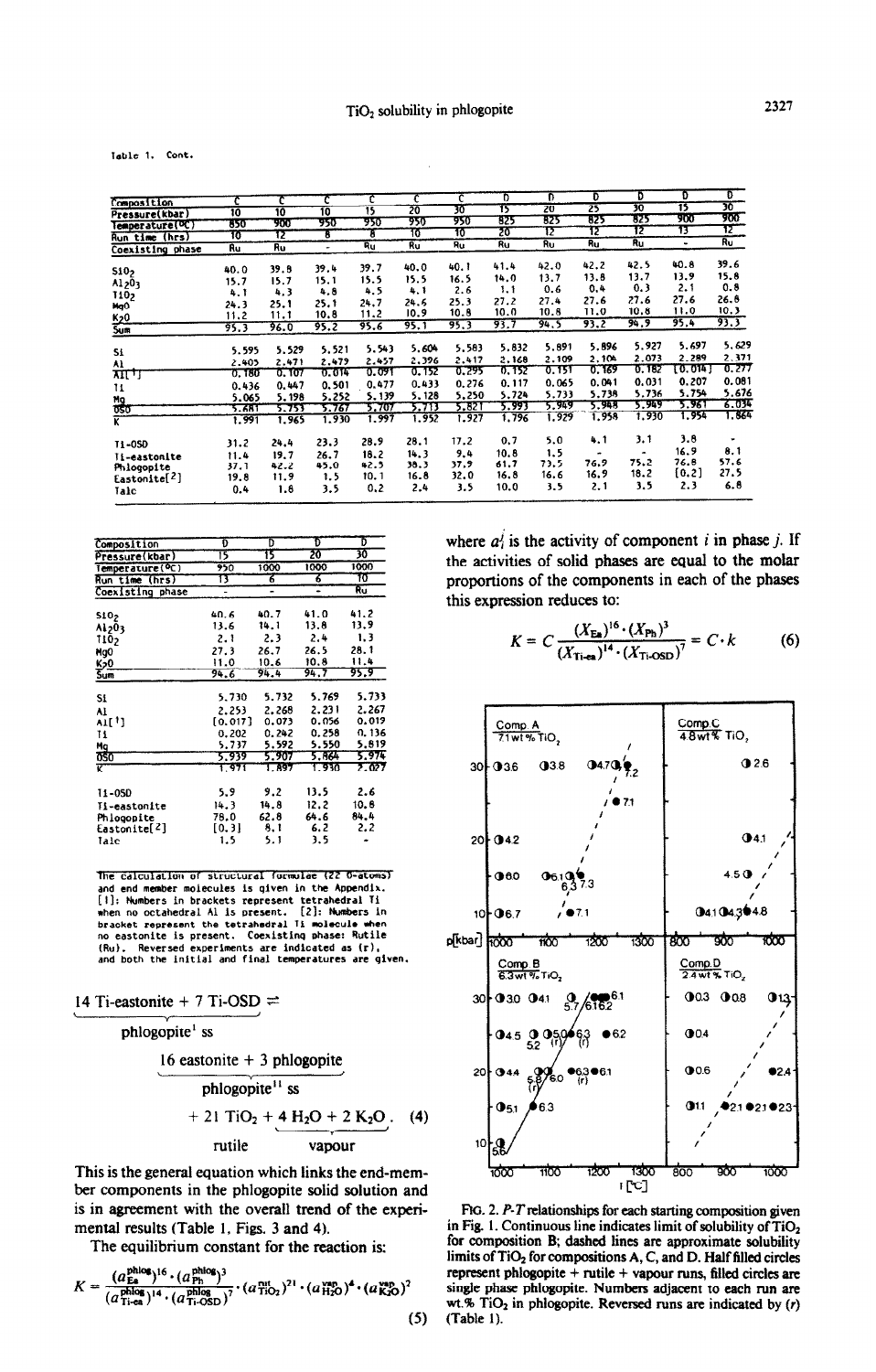Selected results from mass balance calculation<br>(FORTRAN-program by Stormer and Nicholls, 1978), Table 2.

| (single phase) | 100 wt. % Phlogopite <sup>1</sup> - x wt. % Phiogopite <sup>11</sup>                    |
|----------------|-----------------------------------------------------------------------------------------|
| (rutile)       | + Y #t. % T10 <sub>2</sub> + <u>Z1 #t. % K20 + Z2</u> #t. % H <sub>2</sub> 0,<br>vadour |

All calculations for 30 kbar runs

Single phase phiogopit

|                                                                       | $\cdots$                                           |                                          |                                                                     |                                                    |  |
|-----------------------------------------------------------------------|----------------------------------------------------|------------------------------------------|---------------------------------------------------------------------|----------------------------------------------------|--|
| Phlogopite <sup>11</sup> (TOC)                                        | 1000                                               | 1000                                     | 950                                                                 | 825                                                |  |
| X (wt. %)<br>$Y$ (wt. $Y$ )<br>$2 + (nt - x)$                         | 95.91<br>3.69<br>0.17                              | 96.46<br>3.34<br>0.02                    | 97.60<br>2.19<br>0.19                                               | 97.32<br>2.02<br>0.46                              |  |
| $2, ($ (wt. %)<br>Residuals:                                          | 0.24                                               | 0.18                                     | 0.02                                                                | 0.20                                               |  |
| 5102<br>A1203<br>110,7<br>MgO<br>K <sub>2</sub> 0<br>H <sub>2</sub> 0 | 0.46<br>$-0.46$<br>0.07<br>$-0.22$<br>0.07<br>0.07 | 0.15<br>0.02.<br>$-0.13$<br>0.02<br>0.02 | $-0.31$<br>$-0.07$ 0.99<br>$-0.08$<br>$-0.44$<br>$-0.08$<br>$-0.08$ | 0.50<br>$-0.55$<br>0.09<br>$-0.23$<br>0.09<br>0.09 |  |
|                                                                       |                                                    |                                          |                                                                     |                                                    |  |

where  $C = a_{(H_2O)}^4 \cdot a_{(K_2O)}^2$ . The K in Eqn. (6) is a function of the  $P$ ,  $T$  and bulk composition of the system. Since the term C in Eqn. (6) includes  $a_{(H<sub>2</sub>O)}$  and  $a_{(K<sub>2</sub>O)}$  in the vapour phase,  $K$  cannot be determined and thermodynamic parameters,  $\Delta \vec{H}$ ,  $\Delta \vec{S}$  and  $\Delta \vec{V}$  for the reaction cannot be estimated. However, the term  $k$  in this equation may reflect the behavior of the term  $K$ . Using the limited data available. In  $k$  has been plotted against pressure for given bulk compositions and temperatures in Fig. 5; Fig. 5 shows an increase in  $\ln k$  with increasing pressure for all compositions. There is also a suggestion that  $\ln k$  decreases with increasing temperature at constant pressure. We cannot assess the effect of the bulk  $TiO<sub>2</sub>$  in the system based on the ln k values. However, as shown in Fig. 2, the solubility of  $TiO<sub>2</sub>$  in phlogopites is clearly a function of the bulk composition of the system.

## TiO2 SOLUBILITY IN PHLOGOPITE AS A POTENTIAL GEOTHERMOBAROMETER

The dependence of the solubility of  $TiO<sub>2</sub>$  in phlogopites on pressure and temperature as shown by this



FIG. 3. Ti-eastonite vs. eastonite. Circles-composition A, 100°C; squares—composition B, 1000°C; triangles—com-<br>position C, 950°C. Pressures are indicated next to each data point.



FIG. 4. Compositions of phlogopites plotted in the system (phlogopite + eastonite + talc)-(Ti-OSD)-(Ti-eastonite). Crosses represent starting compositions (Fig. 1). Other symbols as in Fig. 2.

study makes TiO<sub>2</sub> solubility in phlogopites in nature a potential geothermobarometer. In this study the  $TiO<sub>2</sub>$ solubility was controlled by the  $H_2O$  content of the vapour which is the minimum required to produce single phase phlogopites. Under upper mantle and



FIG. 5. In  $k$  vs.  $P$  for various constant  $T$  conditions. Filled circles-composition A, 1000°C; +-composition B, 1000°C; -composition C, 950°C,  $\times$  -composition B, 1080°C;  $\blacktriangle$ р. composition D. 825°C.